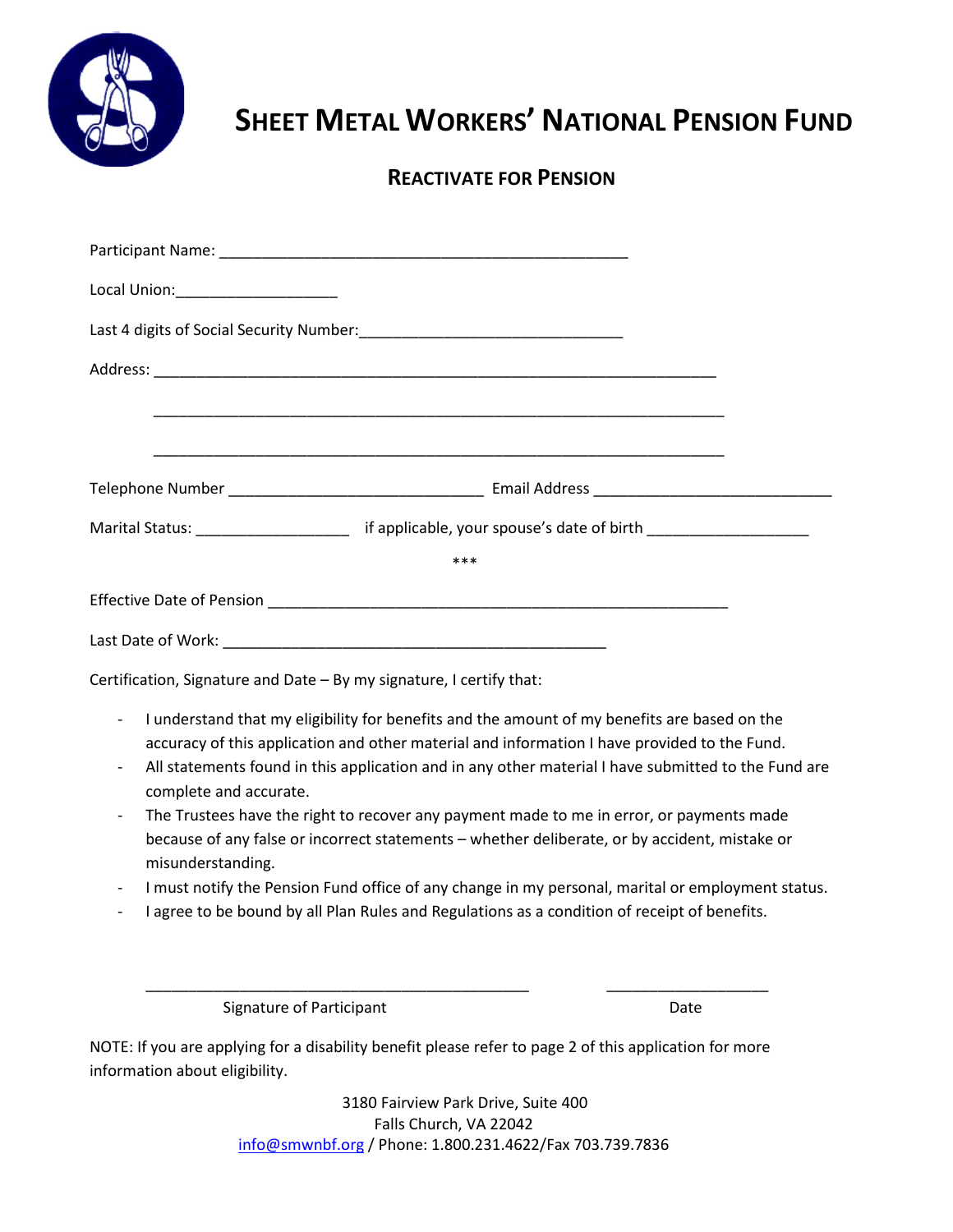

## **INFORMATION ABOUT THE FULL DISABILITY BENEFIT**

Please be advised that in order to qualify for a Disability Benefit a Participant must meet the following conditions:

- 1) The U.S. Social Security Administration has found him or her to be disabled as verified by proof of approval for Social Security Disability Insurance;
- 2) He must have earned a minimum of 10 years of Pension Credit, which must include a minimum of 5 years of Future Service Credit;
- 3) He worked in Covered Employment for at least 435-hours in the 24-month period that immediately preceded the date that he was found to be disabled by the U.S. Social Security Administration;
- 4) He has not at any time performed any work in the Sheet Metal Industry that was not covered by a collective bargaining agreement between the Union and the employer. (It should be noted that the Plan provides a limited opportunity to restore eligibility); and
- **5) The Participant has not attained age 55.**

If eligible, the monthly amount of a Full Disability Benefit will be equal to the monthly amount of the early retirement pension that the Participant would have been eligible to receive if he or she **were age 55** on the effective date.

In order to be considered for a Full Disability Benefit you **must** complete this application and include a copy of proof of approval for Social Security Disability Insurance benefits from the U.S. Social Security Administration.